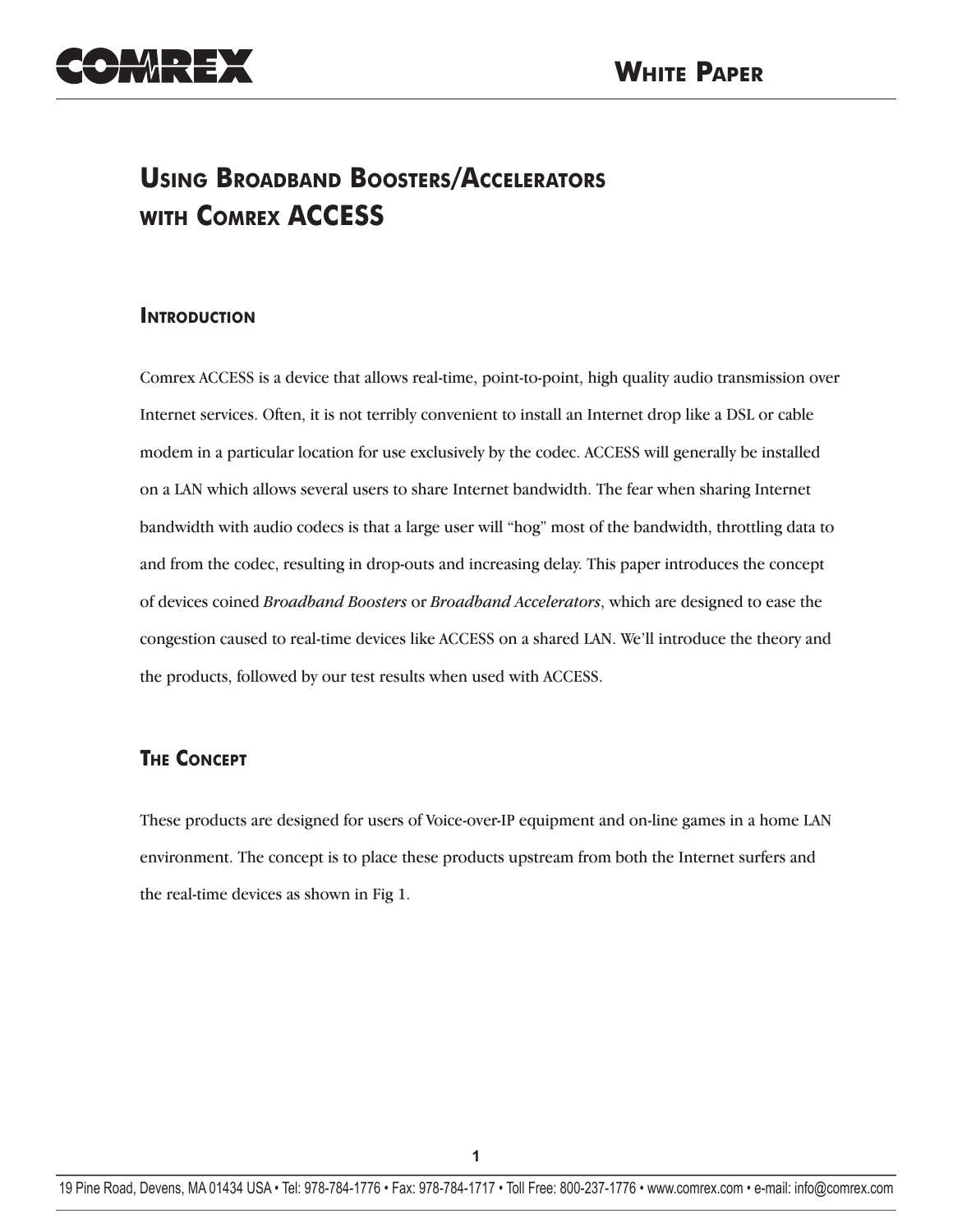



The Booster/Accelerator device monitors the entire upload data stream of the network and determines which applications within that stream require real-time priority and which don't. When the Internet pipe gets full, the device prioritizes the packets for the real-time application and delays the non-real time packets, preventing the throttling that might occur if each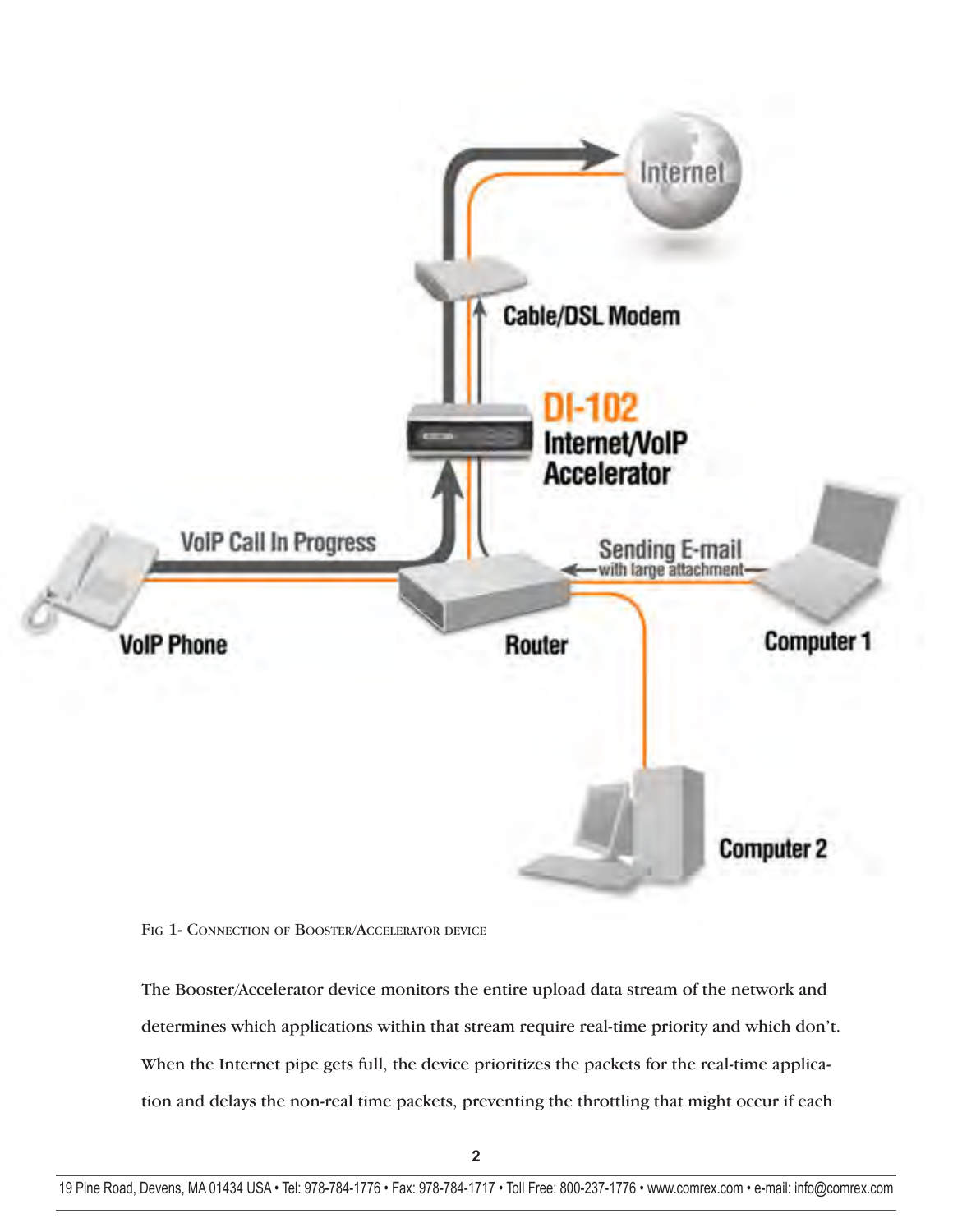stream is left unaltered. It's important to note that these devices only work on the upstream side of the link— and this is not a design flaw. Since the Internet Service Provider is the one funneling data into the download side of the link, it alone can determine priority on that side. The manufacturers claim that use of these devices can help with congestion on the download side by reducing the amount of queuing buffer in the system as a whole. We'll leave this claim for further study.

# **THE PRODUCTS**



Two products were tested with nearly identical results. They are available from many of the same locations (including Newegg and Amazon) at around the same price:

1) Hawking Technology HBB1 Broadband Booster: Ignore the marketing claim of boosting the speed of your Internet Connection by 400%. Not much bigger than a computer mouse (and shaped like one), this device has a wall-wart power supply, two Ethernet jacks, and some status LEDs

2) D-Link DI-102 Broadband Accelerator: This device is almost identical to the Hawking except for the more conventional shape. It's rectangular and about the size of a Gameboy.

It wasn't a surprise that these devices performed almost identically— opening their chassis revealed almost identical hardware. An input and output Ethernet controller sandwiched the same router IC in each case. This IC is the Ubicom IP3020 processor, delivered by a company that claims to specialize in "StreamEngine" technology. Examining the hardware,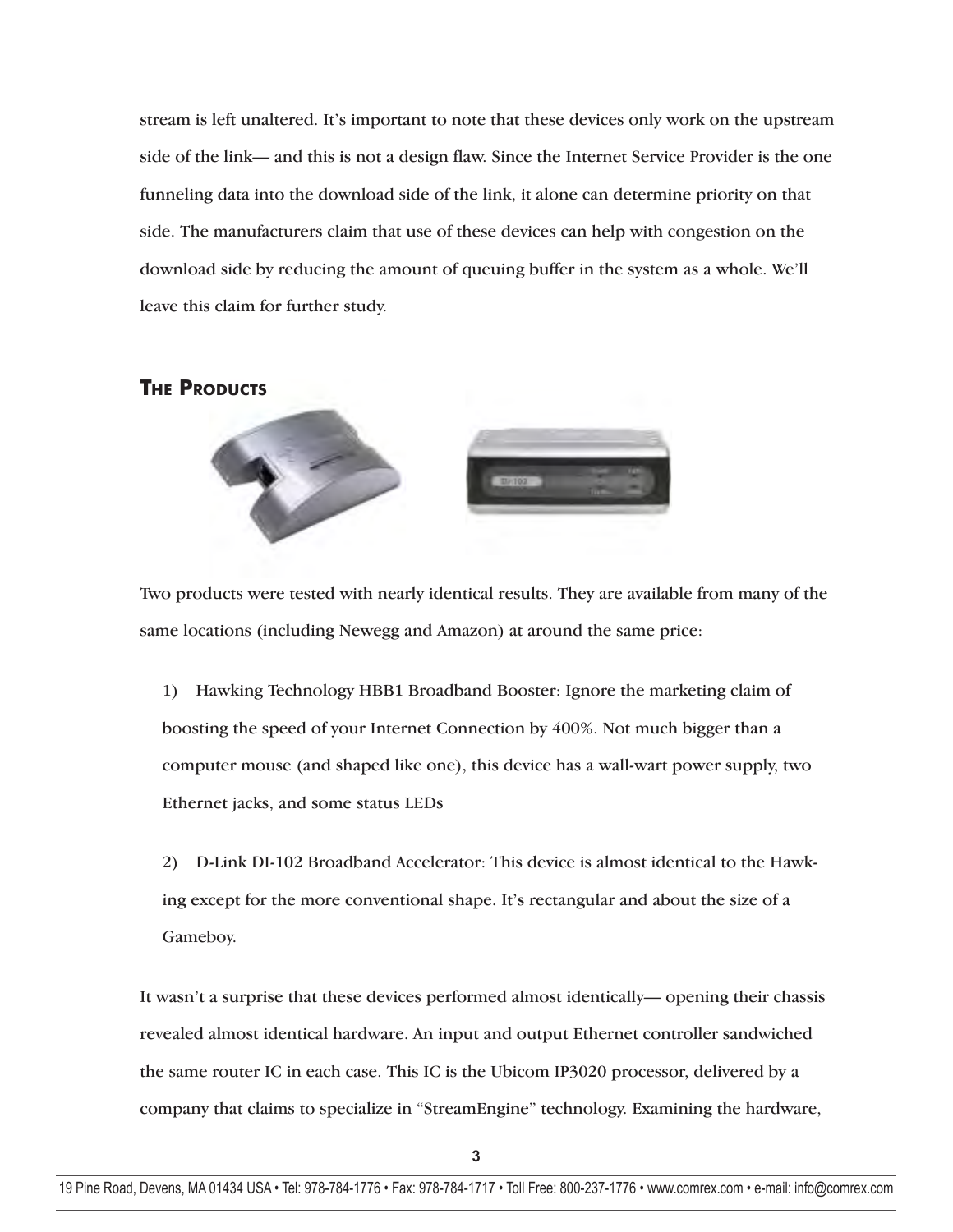the only discernible difference between the devices was that the D-link product seemed to have a larger power supply section, as well as a "reset" button available.

Since our results on these products were so similar, we will discuss tests performed only on the Hawking product.

# **The Test**

Before connection of the HBB1, an ACCESS codec and computer were connected to separate IP addresses on an otherwise un-utilized 1.5M/384K Verizon DSL Line. Before making any connection on the ACCESS, we tested the line using DSLReports.com on-line test utility. The results are shown in Fig 2.



FIG 2- DSLREPORTS SPEED TEST RAW

4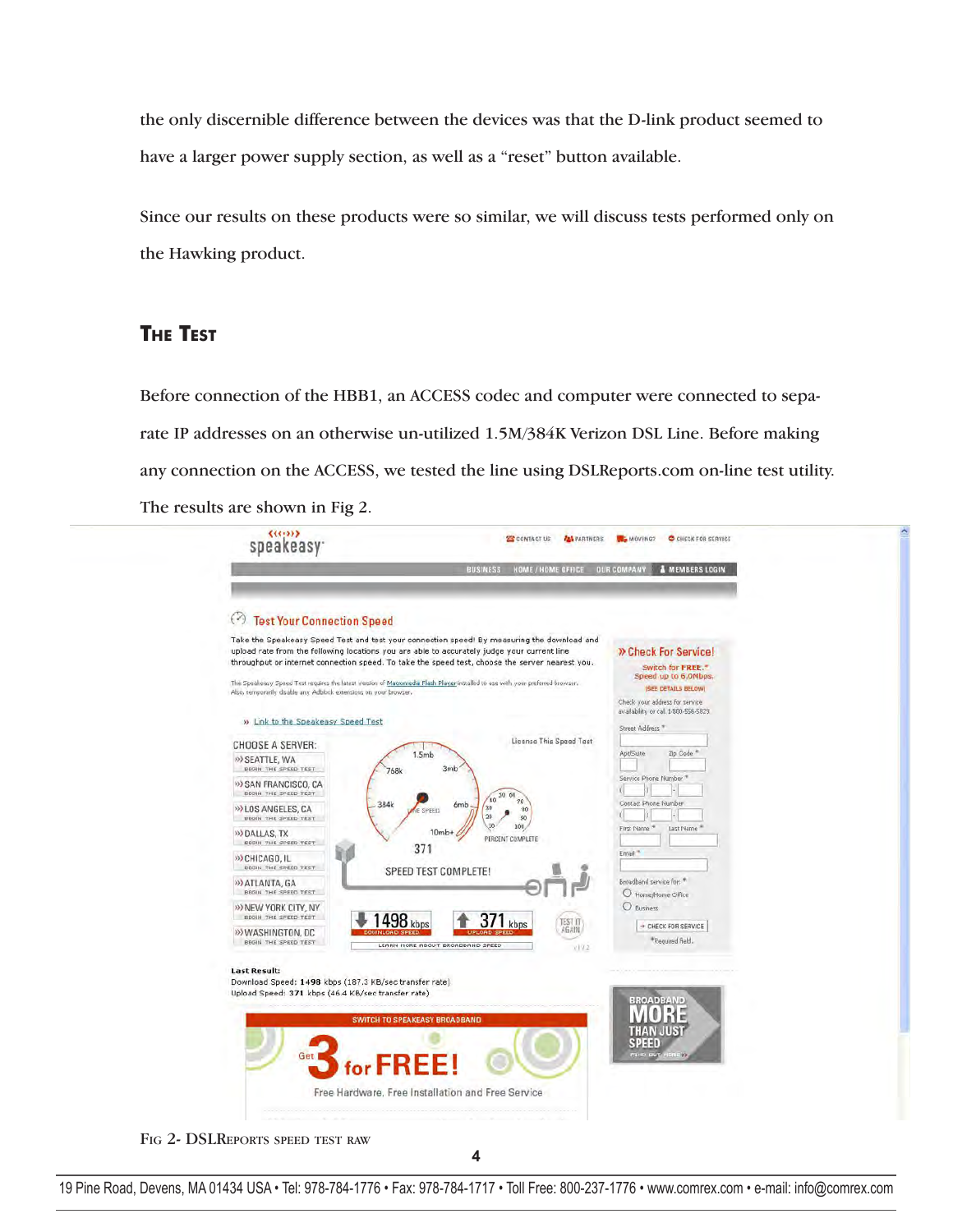As shown, the test reports a speed (1.49M/371K) very close to the Verizon specification.

Next, we tested the same link in the same environment with the Hawking HBB1 in the link. As shown in Fig 3, the device did account for a small reduction (20Kb/s) in the upload bandwidth, but had no affect on the download side (repeated tests verified this 20K reduction):

| <b>Test Your Connection Speed</b><br>Take the Speakeasy Speed Test and test your connection speed! By measuring the download and<br>upload rate from the following locations you are able to accurately judge your current line<br>throughput or internet connection speed. To take the speed test, choose the server nearest you.<br>The Speakeasy Speed Test requires the latest version of Macromedia Flash Player installed to use with your preferred browser.<br>Also, temporarily disable any Adblock extensions on your browser. | » Check For Service!<br>Switch for FREE."<br>Speed up to 6.0Mbps.<br>(SEE DETAILS BELOW) |
|------------------------------------------------------------------------------------------------------------------------------------------------------------------------------------------------------------------------------------------------------------------------------------------------------------------------------------------------------------------------------------------------------------------------------------------------------------------------------------------------------------------------------------------|------------------------------------------------------------------------------------------|
|                                                                                                                                                                                                                                                                                                                                                                                                                                                                                                                                          |                                                                                          |
| » Link to the Speakeasy Speed Test                                                                                                                                                                                                                                                                                                                                                                                                                                                                                                       | Check your address for service<br>availability or call 1-800-556-5829.                   |
| License This Speed Test<br><b>CHOOSE A SERVER:</b>                                                                                                                                                                                                                                                                                                                                                                                                                                                                                       | Street Address <sup>®</sup>                                                              |
| 1.5mb<br>®> SEATTLE, WA<br>3mb<br>BEGIN THE SPEED TEST<br>768k                                                                                                                                                                                                                                                                                                                                                                                                                                                                           | Zip Code <sup>*</sup><br>Apt/Suite                                                       |
| »> SAN FRANCISCO, CA<br>BEGIN THE SPEED TEST<br>50 60                                                                                                                                                                                                                                                                                                                                                                                                                                                                                    | Service Phone Number                                                                     |
| 40<br>70<br>384k<br>6 <sub>mb</sub><br>30<br>»>LOS ANGELES, CA<br>30<br><b>SPEED</b><br>20<br>DEGIN THE SPEED TEST<br>90                                                                                                                                                                                                                                                                                                                                                                                                                 | Contact Phone Number                                                                     |
| 10<br>100<br>10 <sub>mb</sub><br>»> DALLAS, TX<br>PERCENT COMPLETE<br>BEGIN THE SPEED TEST<br>350                                                                                                                                                                                                                                                                                                                                                                                                                                        | First Name <sup>®</sup><br>Last Name <sup>®</sup>                                        |
| »> CHICAGO, IL<br><b>DEGIN THE SPEED TEST</b><br>SPEED TEST COMPLETE!                                                                                                                                                                                                                                                                                                                                                                                                                                                                    | Email **                                                                                 |
| »> ATLANTA, GA<br>BEGIN THE SPEED TEST                                                                                                                                                                                                                                                                                                                                                                                                                                                                                                   | Broadband service for: *<br>O Home/Home Office                                           |
| »> NEW YORK CITY, NY<br>BEGIN THE SPEED TEST<br>$1505$ <sub>kbps</sub><br>$350$ kbps                                                                                                                                                                                                                                                                                                                                                                                                                                                     | O Business                                                                               |
| TEST IT<br>»> WASHINGTON, DC<br>BEGIN THE SPEED TEST<br>LEARN HORE ABOUT BROADBAND SPEED<br>11.12                                                                                                                                                                                                                                                                                                                                                                                                                                        | + CHECK FOR SERVICE<br>*Required field.                                                  |

FIG 3- DSLREPORTS SPEED TEST WITH HAWKING HBB1 IN-LINE

Next came time to test the capability of the upload management function. To do this, we made an ACCESS connection from our Massachusetts lab to our UK dealer, Vortex, using the HQ1 stereo algorithm in both directions. In this mode, ACCESS uses around 60kb/s of bandwidth (including 30kb/s coding data and 30kb/s Internet packet headers). Because ACCESS delivers all its statistics information via web page, we were able to take a real-time snapshot of the incoming data quality in the UK. We monitored the UK codec on a completely separate Internet connection so as not to impact the bandwidth of the test line. Finally, while audio was transferring, we used the computer to upload a 2 MB folder of photos to our local FTP server and watched the fun.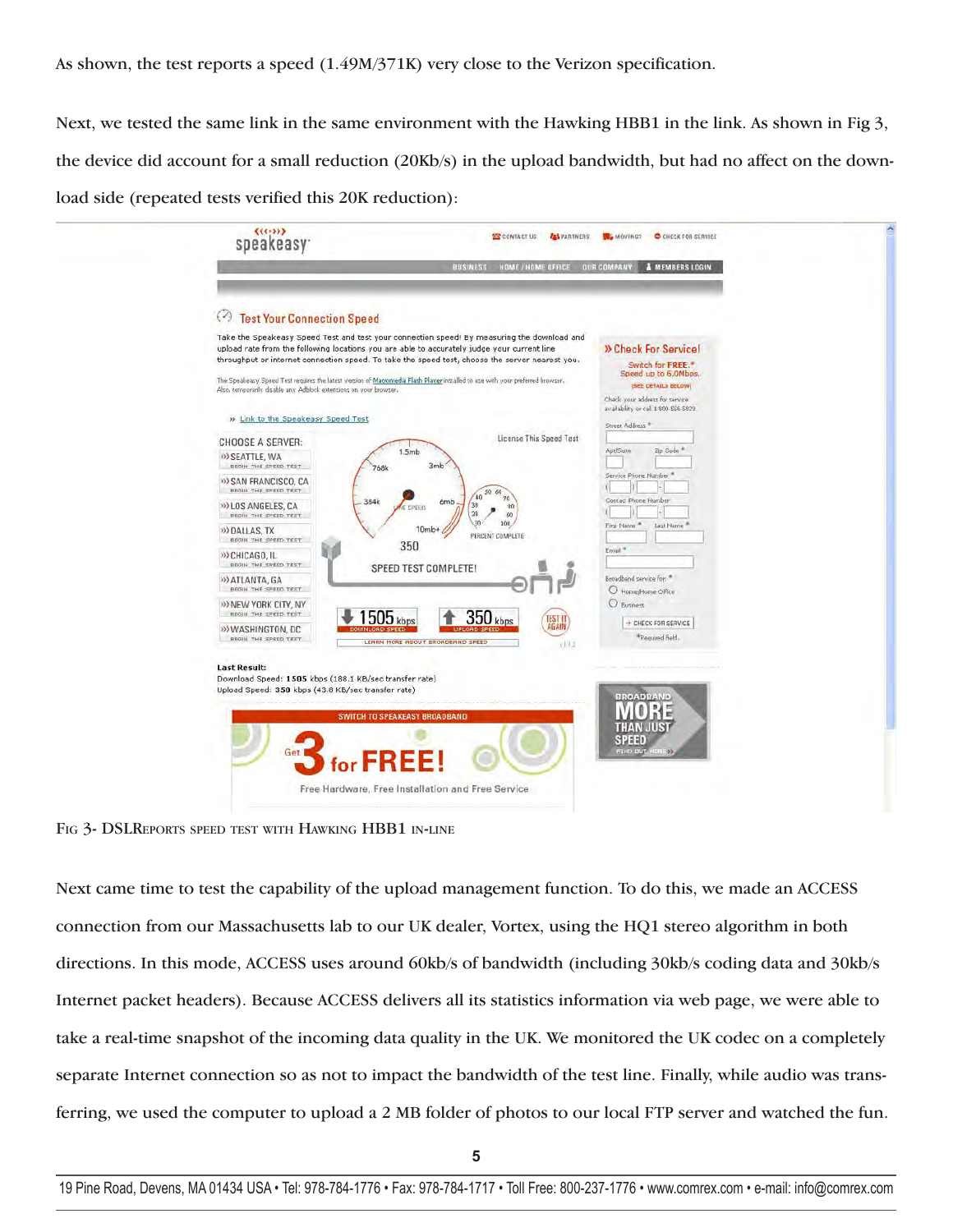# **The Results**

Without the Hawking device in-line, the effect of the FTP transfer is shown quite dramatically on the statistics page of the London codec:

| Connections<br>TOTAL NETWORK USAGE       | <b>Statistics</b>            |                                          | <b>Audio Metering</b> | Settings                 |                                                                                                                                             |              | Advanced               |
|------------------------------------------|------------------------------|------------------------------------------|-----------------------|--------------------------|---------------------------------------------------------------------------------------------------------------------------------------------|--------------|------------------------|
| <b>Receive Rate</b>                      | <b>Transmit Rate</b>         | . Moving Average<br><b>Instantaneous</b> |                       |                          |                                                                                                                                             |              |                        |
| 59.1kbps                                 | 59.2kbps                     |                                          |                       |                          |                                                                                                                                             |              |                        |
| REMOTE CONNECTIONS                       |                              |                                          |                       |                          |                                                                                                                                             |              |                        |
| <b>Remote Unit</b>                       | <b>Receive Rate</b>          | <b>Receive Overhead</b>                  | <b>Transmit Rate</b>  | <b>Transmit Overhead</b> | <b>Frame Loss</b>                                                                                                                           | Jitter       | <b>Buffering Delay</b> |
| 71.243.126.11                            | 43.1kbps                     | 15.9kbps (27%)                           | 43.1kbps              | 15.9kbps (27%)           | 37%                                                                                                                                         | <b>103ms</b> | 107.5ms                |
|                                          |                              |                                          |                       | $50\%$<br>25%<br>$0\%$   | <b>Frame Correction</b><br><b>Correction Rate (down)</b><br><b>Correction Rate (up)</b><br><b>Frame Late Rate</b><br><b>Frame Loss Rate</b> |              |                        |
| $T-60$<br>RECEIVE QUEUE<br><b>FUTURE</b> | <b>COOPOOPOOP</b>            | T-30 seconds                             | <b>NOW</b>            | $T-0$                    |                                                                                                                                             |              |                        |
| CHAT                                     |                              |                                          |                       |                          |                                                                                                                                             |              |                        |
|                                          | 13:16:6 tom has entered chat |                                          |                       |                          |                                                                                                                                             |              |                        |

#### FIG 4- STATISTICS WITHOUT HBB1

The page shows a large frame late/loss spike (green/blue line on the chart) extending for the duration of the file transfer, with a decreasing amount of loss over time as the decoder buffer on the ACCESS dynamically increases. By the time the file transfer has completed, the ACCESS had increased the decoder buffer by around 250 mS to compensate for the rise in jitter.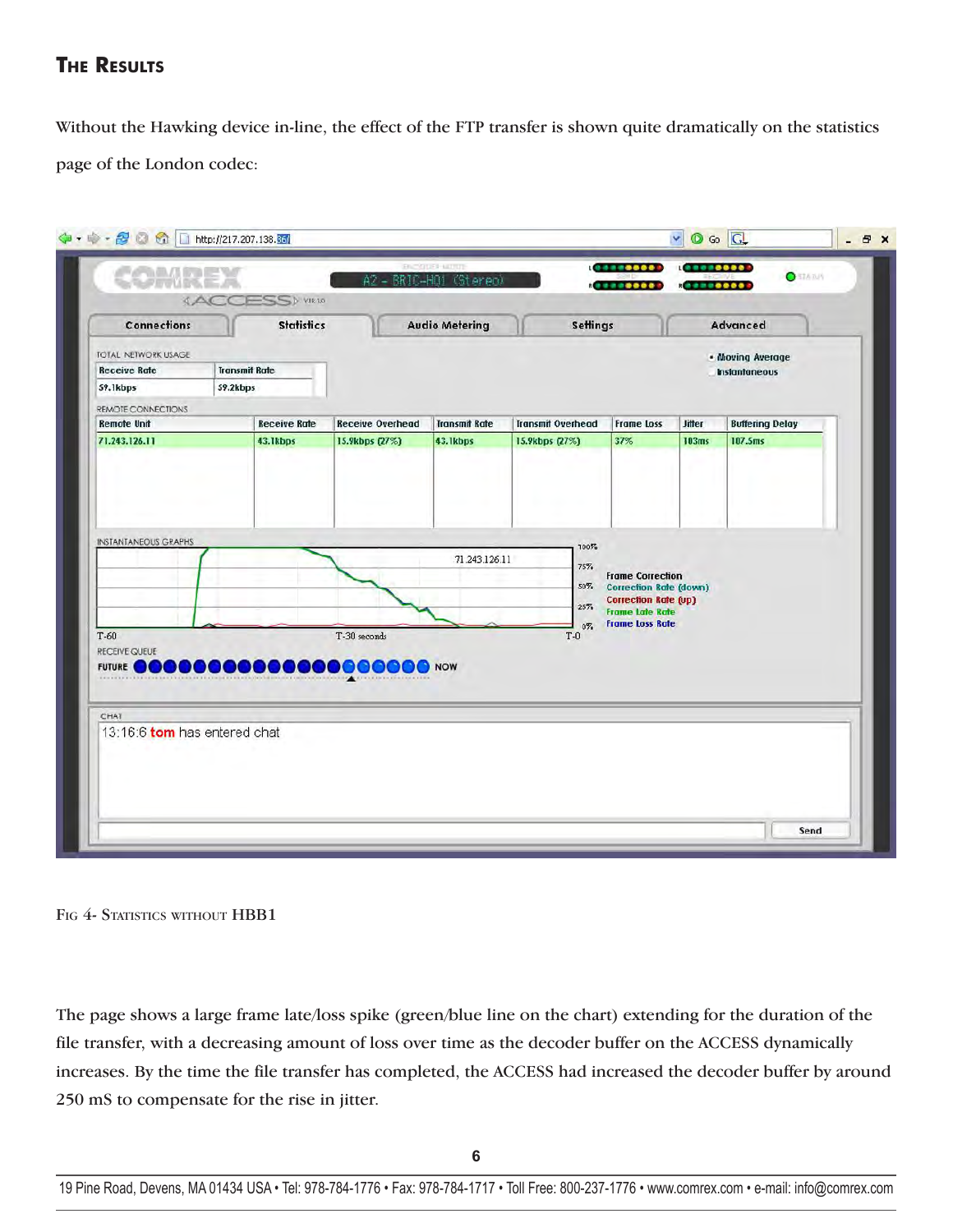The same test was performed with the HBB1 upstream from both the ACCESS and the upload computer and the results were quite different, as shown in Fig 5:

| Connections<br>TOTAL NETWORK USAGE  | <b>Statistics</b>               |                                          | <b>Audio Metering</b>            | <b>Settings</b>                          |                                                                                         |                | Advanced                         |
|-------------------------------------|---------------------------------|------------------------------------------|----------------------------------|------------------------------------------|-----------------------------------------------------------------------------------------|----------------|----------------------------------|
| <b>Receive Rate</b>                 | <b>Transmit Rate</b>            | . Moving Average<br><b>Instantaneous</b> |                                  |                                          |                                                                                         |                |                                  |
| 59.2kbps                            | 59.2kbps                        |                                          |                                  |                                          |                                                                                         |                |                                  |
| REMOTE CONNECTIONS                  |                                 |                                          |                                  |                                          |                                                                                         |                |                                  |
| <b>Remote Unit</b><br>71.243.126.11 | <b>Receive Rate</b><br>43.2kbps | <b>Receive Overhead</b><br>16kbps (27%)  | <b>Transmit Rate</b><br>43.2kbps | <b>Transmit Overhead</b><br>16kbps (27%) | <b>Frame Loss</b><br>$0\%$                                                              | Jitter<br>40ms | <b>Buffering Delay</b><br>44.5ms |
| <b>INSTANTANEOUS GRAPHS</b>         |                                 |                                          | 71.243.126.11                    | 100%<br>75%<br>$50\%$<br>25%             | <b>Frame Correction</b><br><b>Correction Rate (down)</b><br><b>Correction Rate (up)</b> |                |                                  |
|                                     |                                 |                                          |                                  | $0\%$                                    | <b>Frame Late Rate</b><br><b>Frame Loss Rate</b>                                        |                |                                  |
| $T-60$<br>RECEIVE QUEUE             |                                 | T-30 seconds                             |                                  | $T-0$                                    |                                                                                         |                |                                  |
| CHAT                                |                                 |                                          |                                  |                                          |                                                                                         |                |                                  |
| 13:16:6 tom has entered chat        |                                 |                                          |                                  |                                          |                                                                                         |                |                                  |

### Fig 5- Statistics page during upload using HBB1

The statistics page showed no spikes in late or lost packets, and the decoder buffer was not required to compensate for any additional jitter during the transfer. The overall jitter averaged 44 mS before, during, and after the "data dump", which is quite reasonable for an overseas connection.